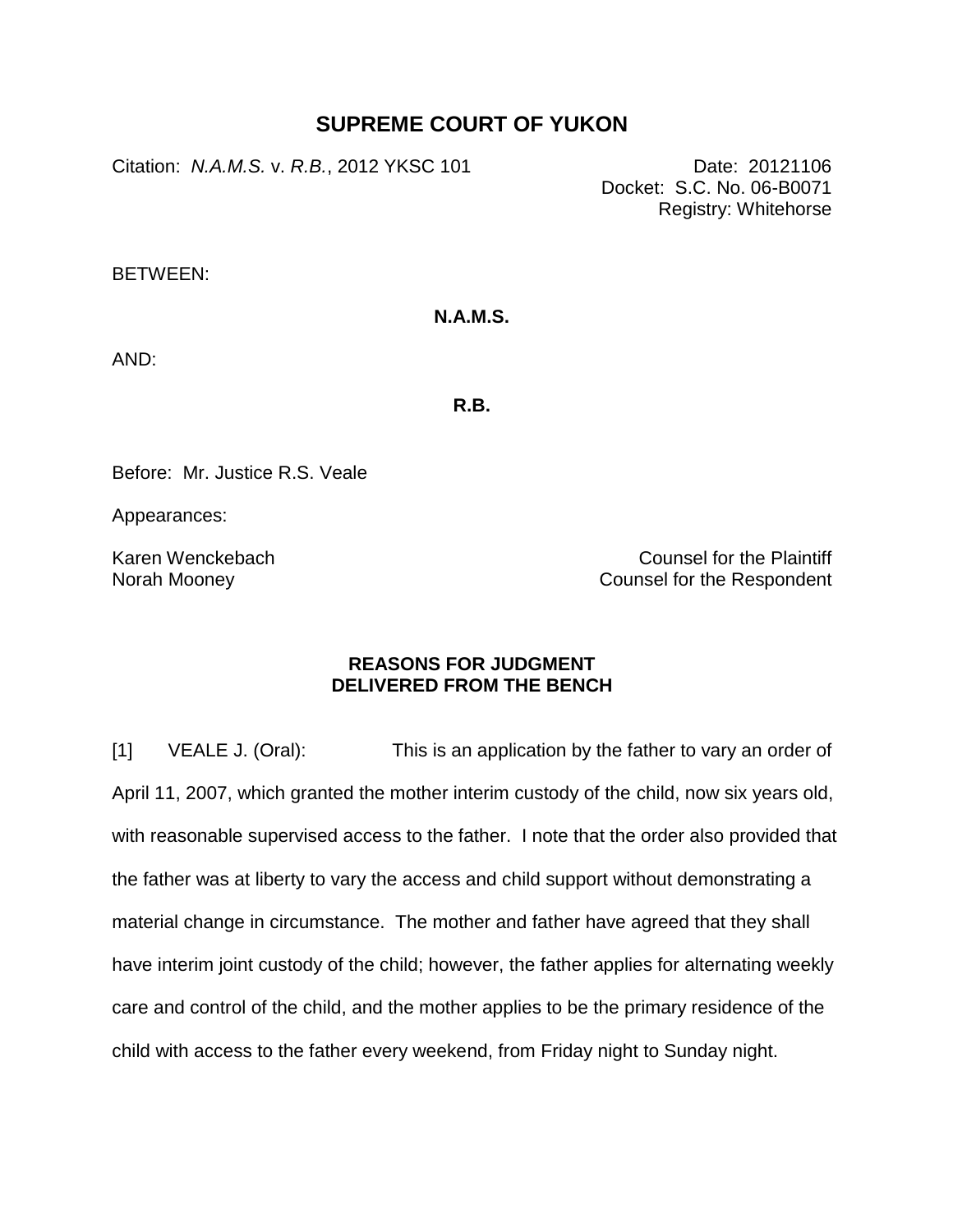#### **BACKGROUND**

[2] The child was born on July 4, 2006, when the mother and father had a casual relationship. The father acknowledges that he was drinking a lot and as a result the father did not have any relationship with the child for the first two years, but he always paid child support as ordered by the Court.

[3] The mother, to her credit, did not give up on the father and continued to be open to the father having a relationship with their son. Fortunately, the mother had a lot of support from friends and family and was able to raise the child on her own during the first two years. All of this changed when the father met his son for the first time at age two and began to get involved in his life again. The father also entered into a commonlaw relationship in 2009, and his spouse has been supportive of his relationship with his son.

[4] Despite the court order for supervised access, the mother and father have shared care and control of the child, from December 2010 through to June 2012, on an alternating weekly basis. This arrangement, unfortunately, came to an end when the mother became concerned about the child's apparent reluctance to go to the father's house, and the child's difficult behaviour on his return from the father's care.

[5] The mother and father do not communicate well. The mother terminated the alternate sharing of residential arrangement and the result is this court application. The change in the weekly sharing arrangement of the mother and father is demonstrated most clearly by the student enrolment form filed for each school year for the child. When the child was entering kindergarten in 2011, the form filed by the mother stated [as read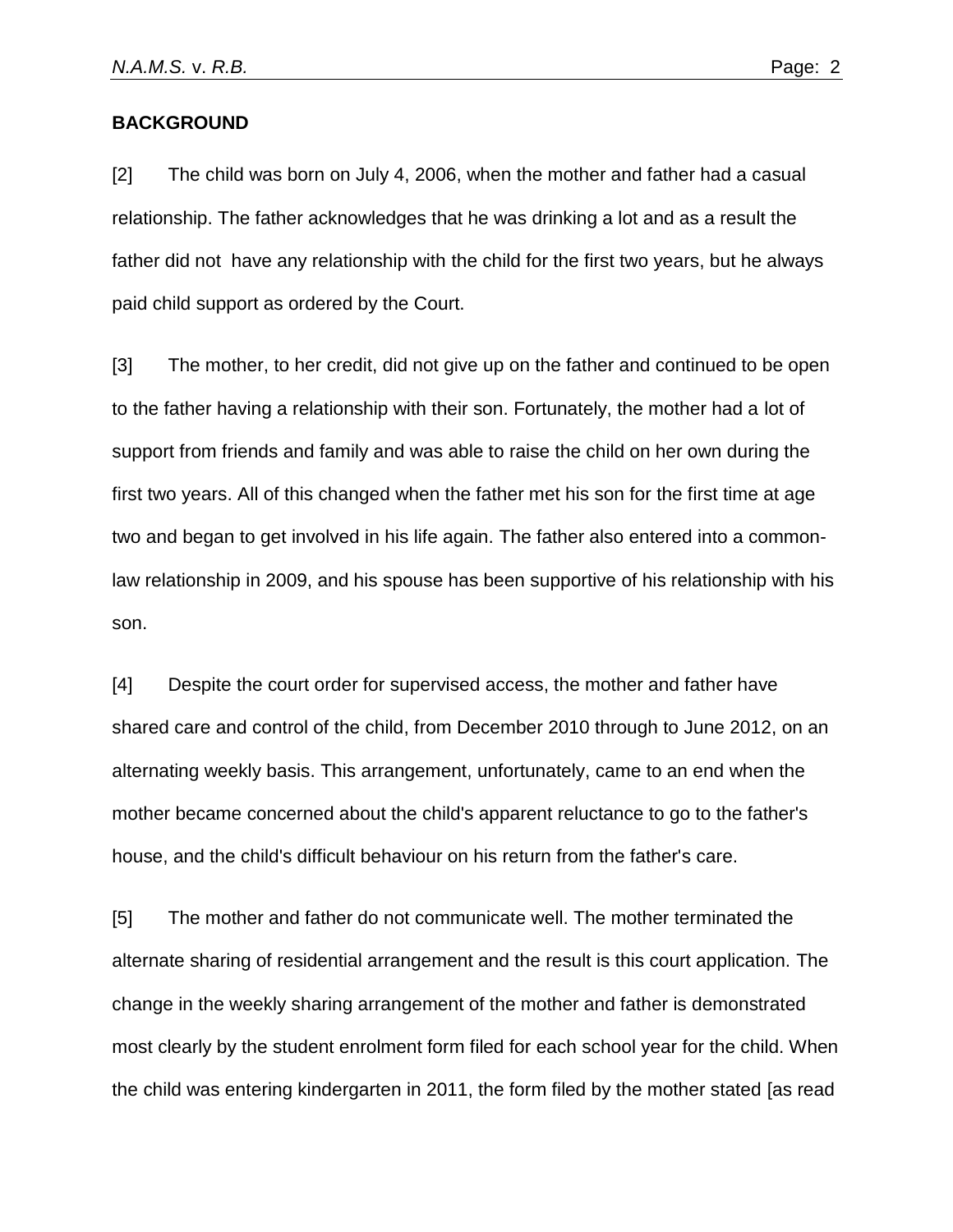in]: "I have sole custody but we have an arrangement upon sharing custody." This was followed by the father's residential information and the maternal grandmother was also listed as a contact. In 2012, the form stated: "Father may not pick up," and there was no information about the father's residence. The father's information section was left in blank.

## **THE CHILD**

[6] The child is a very engaging young boy, who is a delight to his teachers who

interact with him. His mother wisely referred him to the Child Development Centre in

2007 [sic], to work on his language skills, as well as emotional and attention difficulties

that he was experiencing. A report was prepared by the Child Development Centre

dated June 3, 2011, on the transition of the child from daycare to kindergarten. It

provides an excellent baseline for the child's development. It says this:

The boy currently attends a daycare centre for five days a week. He alternates between living with his mother one week and his father the next week. His living situation will be changing significantly for him in the fall. His mother is expecting and is engaged. Her fiancé is moving in with her and the boy and his little sister. He will also be moving his two sons that currently live in Mexico up to Whitehorse. Both boys are school age. The boy has a good relationship with the mother's fiancé, and the mother says he is excited about the upcoming baby. Although all the changes are positive for the family, it may still be a difficult period of adjustment for the boy, given the arrival of new family members, starting kindergarten, and the transitions to and from mom and dad's.

Further on in the report dated June 3, 2011, I quote as follows:

Through discussions with the child's mother and father it is apparent that the child struggles with verbally expressing or identifying his emotions and displays them instead. The father reported that the child struggles to explain or understand how or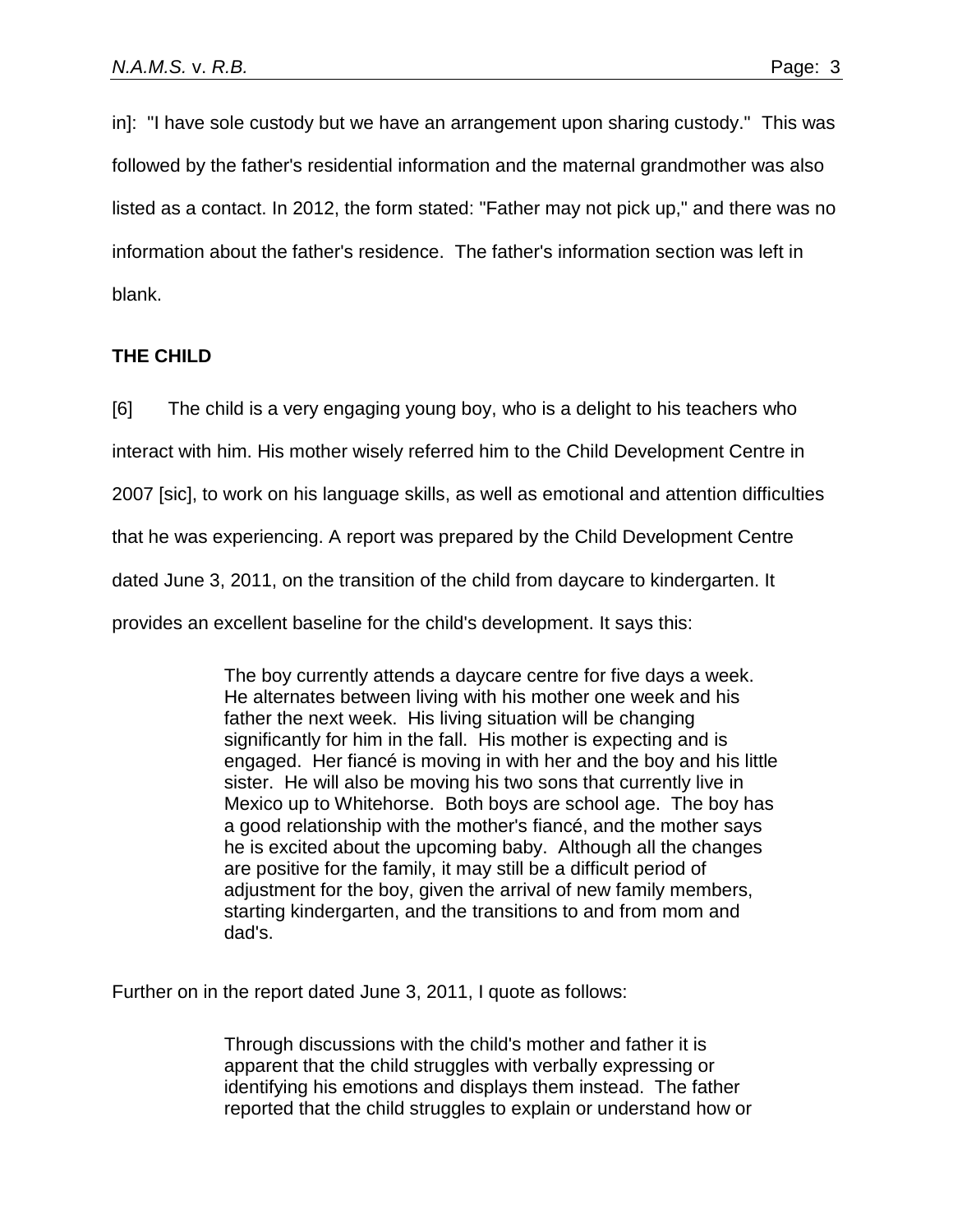why he is feeling upset. This is an area of needed development for the child. The child also displays more self-care and independence in his father's care, but seems to change his behaviour for his mother. This may be due to an attempt for attention from his sibling or just different personalities interacting. Although the child appears to be emotional at times, he has shown that he responds positively to re-direction when his emotions become charged or he is crying.

[7] His kindergarten teacher from January to June 2012 knows the child as "a caring

playful young boy with lots of energy and enthusiasm for learning and playing." She

indicates that the father and his common-law wife are very engaged with the child's

education, and I have no doubt that the mother is so engaged as well, and has taken

the lead role for a considerable period of time, since the child's birth.

[8] The kindergarten teacher makes this comment.

The only concern raised by the child was near the end of the school year when he was resistant for his week at his dad's house. He told us that he didn't like Dad's because there were rules and an early bedtime.

The same kindergarten teacher wrote the following in the child's report card for the

period March 24, 2012 to June 15, 2012:

It has been a pleasure to be part of the child's learning this year. The child's outstanding enthusiasm, sense of empathy and kindness and positive attitude have been much appreciated in our classroom. I have enjoyed observing the child's academic success and growing confidence this year. Thank you for your continued support from home.

## **MY ANALYSIS**

[9] I do not in any way want to minimize the mother's concern about the child's reluctance to visit the father; nor do I want to suggest that there was necessarily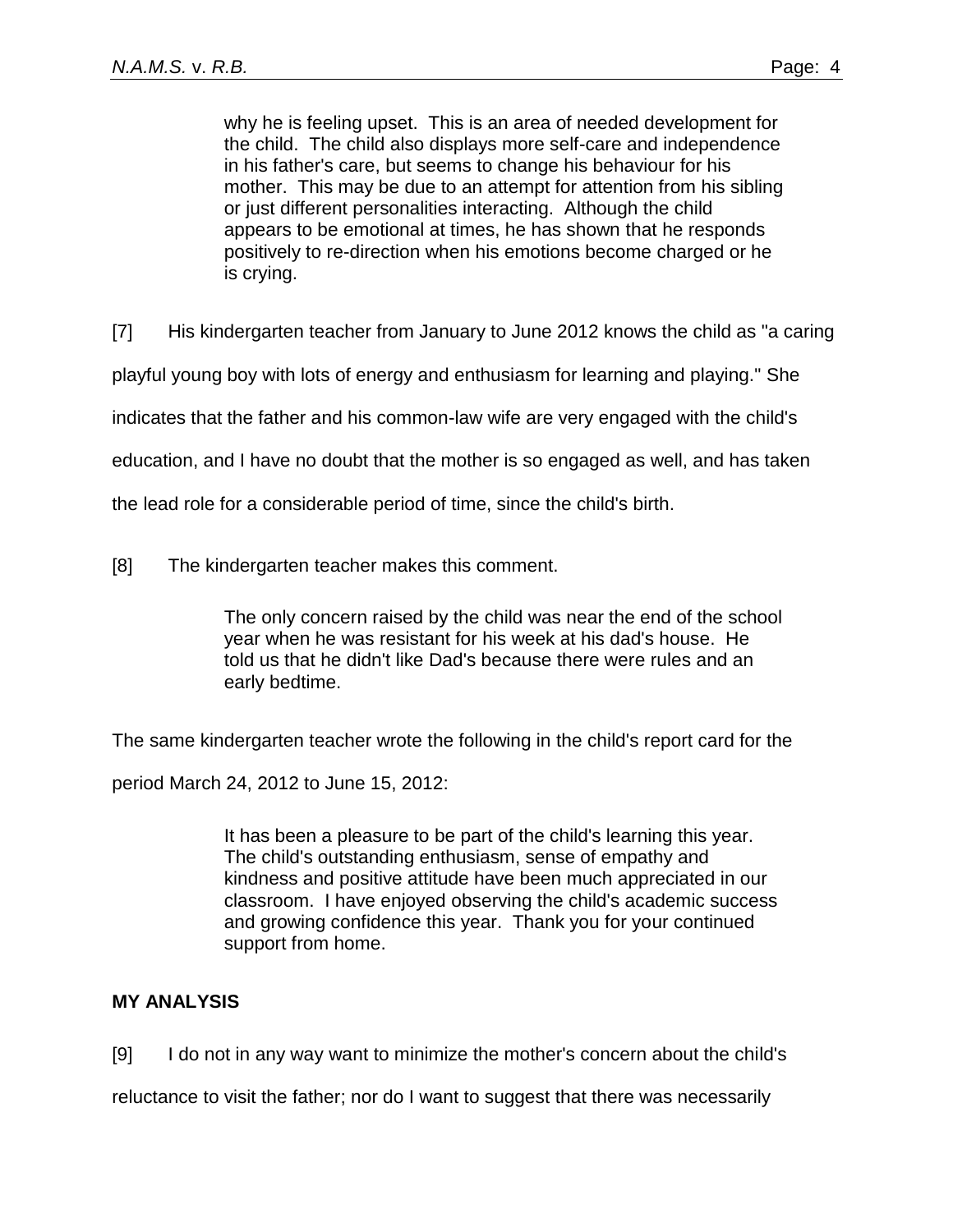something wrong in the father's care of the child. However, I have these comments to make. Firstly, the week on/week off regime has worked for a significant period of time, from December 2010 to June 2012. Secondly, the mother and father appear to have different approaches to rules and perhaps discipline, which a child will have difficulty adjusting to. Thirdly, the mother's household has been subject to considerable change in the past year, which may affect the child.

[10] I conclude that the mother and father have made tremendous efforts in giving this child the stability and support that he requires, and I want to make it abundantly clear that my ruling in this case is not to find fault with either parent, as parenting a young boy is a big challenge, particularly where there are two households with different parenting styles. I do say that the mother has made the right decision in sharing the joint role of both parents in their child's life, and I want that cooperation to continue, despite the concerns that may have appeared.

[11] I am therefore ordering that the alternating weekly sharing care and control be reinstated, but with the transfer to be on Friday of each week, to give the child an opportunity to adjust to each parent's household before starting school on each Monday. I am also ordering that the child remain at his present school and that he be permitted to attend martial arts classes proposed by the mother. I am also recommending that a custody and access report be prepared should the mother have any concerns about the sharing arrangement.

[12] With respect to child support, the table amount should be calculated for each parent and set off accordingly. Extraordinary expenses should be agreed upon in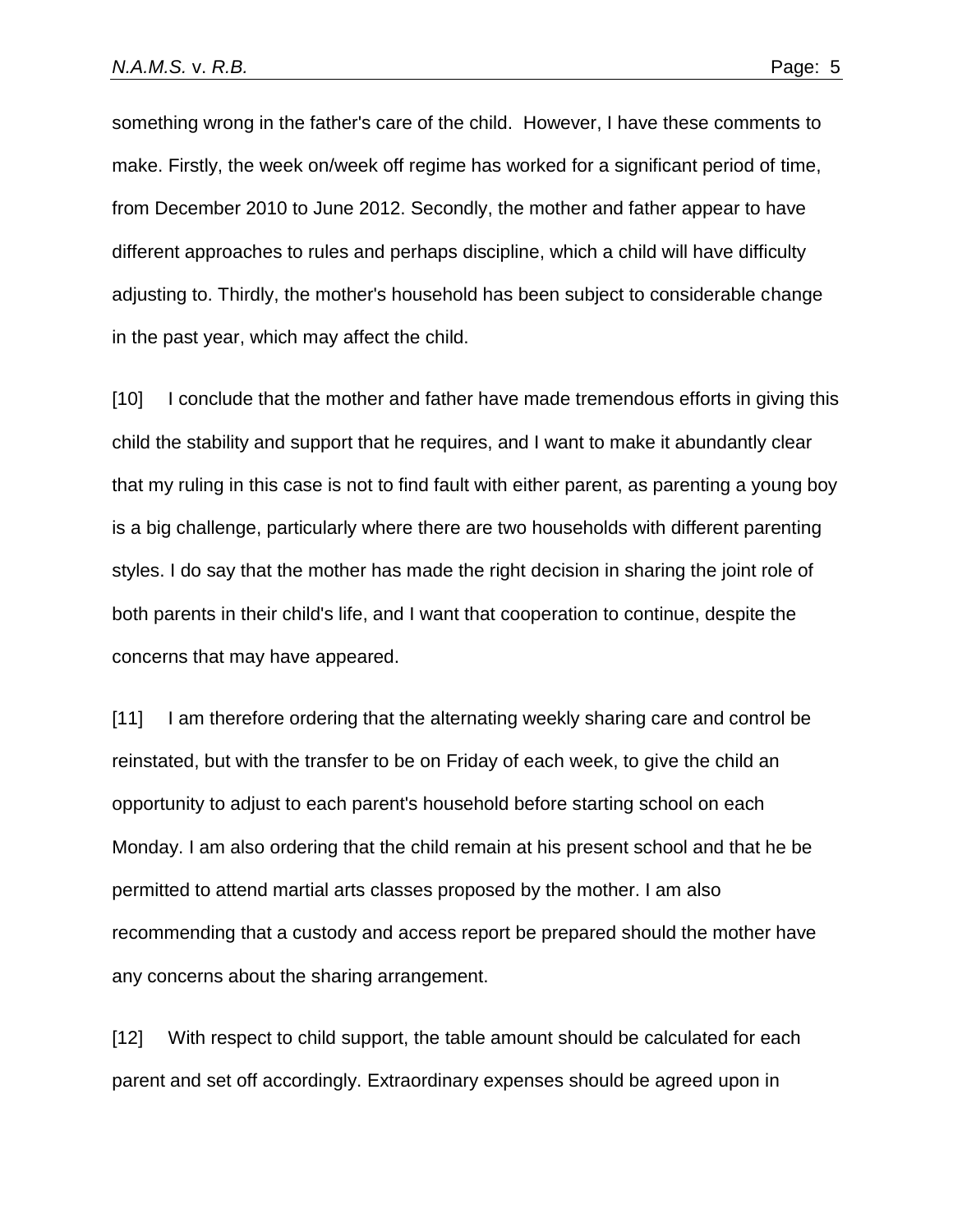advance and shared in proportion to the parents' income upon receipt for the expense being provided.

[13] The holiday sharing has been agreed upon as set out in paragraph 4 at page 2 of the Plaintiff's Outline. Each parent shall give 30 days notice of intended travel outside the Yukon and provide the other parent with an itinerary and email and telephone numbers.

[14] The parents shall use a communication book to deliver to each other on transfers between residences, to indicate to the other parent any issues or concerns that arise during their care and control of the child. All major decisions about the child's health and education, and extracurricular activities, shall be discussed in the first instance by the mother and father. If they are unable to agree, the issue must be brought, first, to judicial settlement conference, and, if not resolved there, an application may be made to the court.

[15] Because the order of April 11, 2007 has been substantially varied, that order should be vacated and replaced by the terms of this order.

[16] Counsel, any questions? Ms. Wenckebach.

[17] MS. WENCKEBACH: I think there's agreement that there be a term of the order that financial information be exchanged every year.

[18] THE COURT: Please add that. Do you want the usual clause that it be exchanged by June 1 of each year accordingly?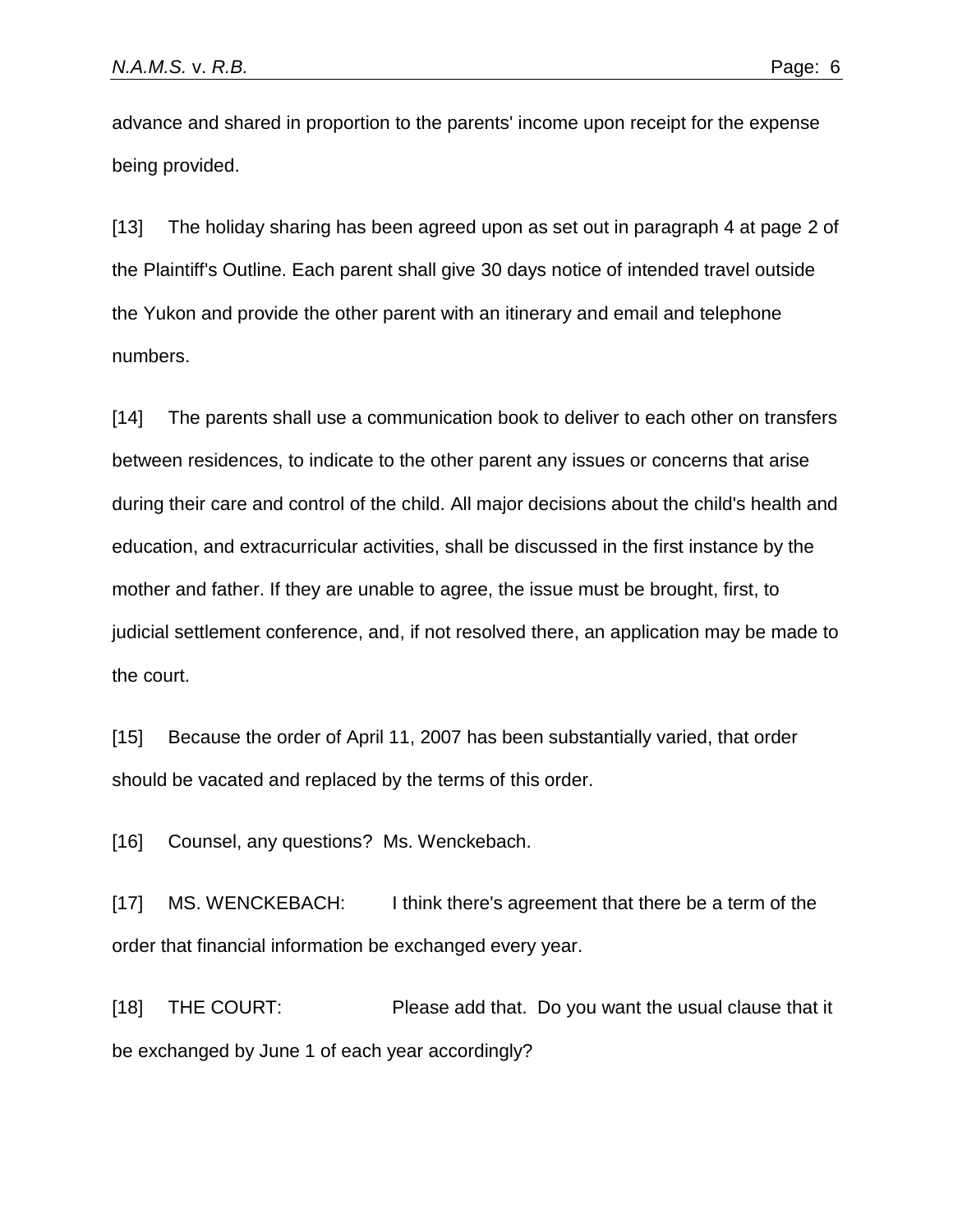[19] MS. WENCKEBACH: Yes, I think that's appropriate.

[20] THE COURT: And you might want to specify whether you are talking about income tax statements or whether you are talking about --

[21] MS. MOONEY: Normally I would put the income tax return and the notice of assessment. Usually people have --

[22] THE COURT: The notice of assessment should be out by June 1st, yes.

[23] MS. WENCKEBACH: I agree.

[24] THE COURT: I cannot recall whether anyone requested it to be enforced by Maintenance Enforcement. Has that been an issue?

[25] MS. WENCKEBACH: No, that's fine.

[26] THE COURT: Good. I can indicate, too, that I am prepared to do the judicial settlement conferences as they arise; I think that is appropriate, if I am available, in a timely manner. I do not know if the lawyers have explained judicial settlement conferences, but basically you come upstairs into a boardroom. It is a much friendlier atmosphere, and you can share your concerns, and we can usually resolve them; not every time, though, but sometimes it is helpful to bring the lawyers, if you still have a relationship with the lawyers, but it is not necessary; you can come on your own. You just have to call the person they call the trial coordinator and she will give you a time. Anything else?